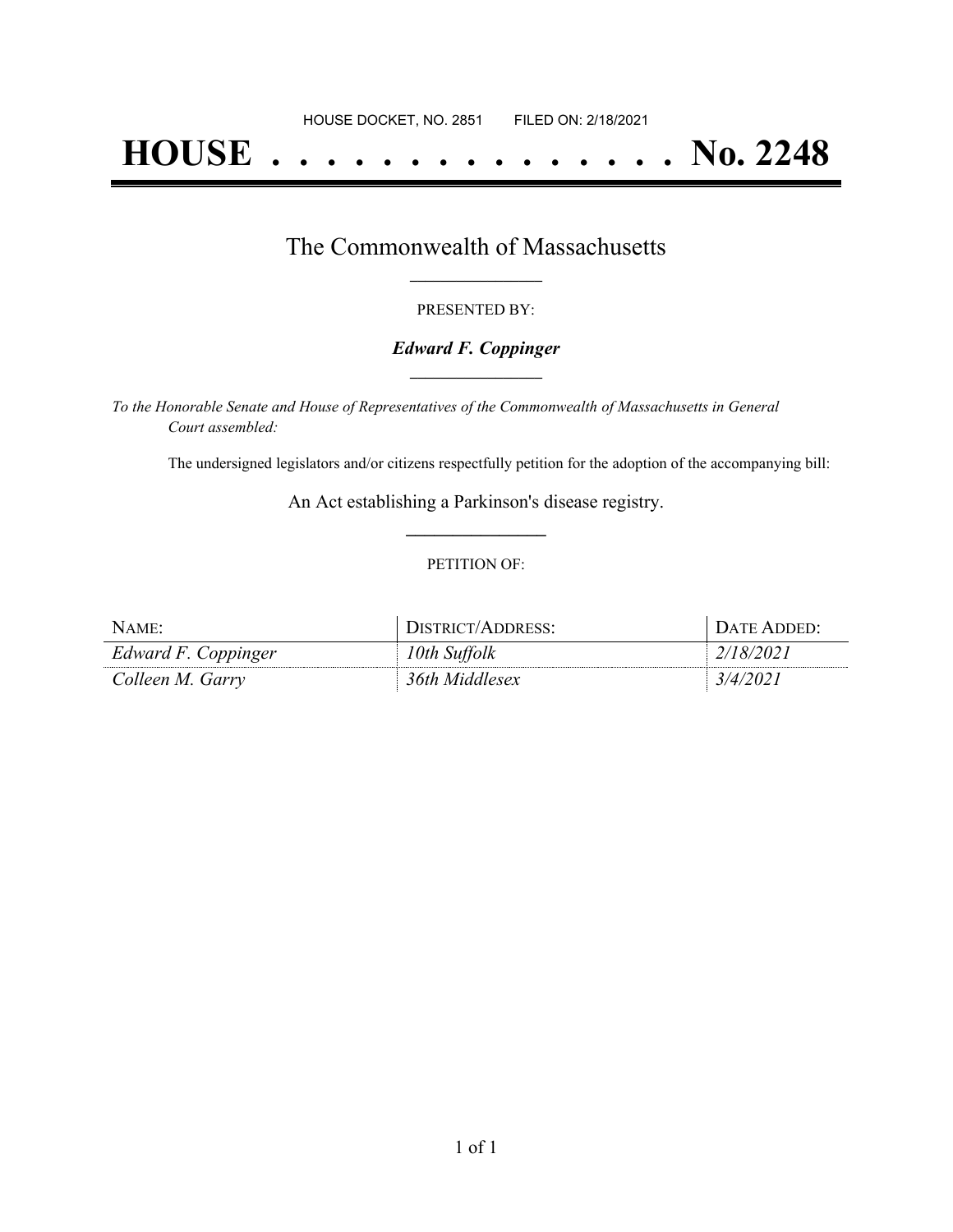# **HOUSE . . . . . . . . . . . . . . . No. 2248**

By Mr. Coppinger of Boston, a petition (accompanied by bill, House, No. 2248) of Edward F. Coppinger and Colleen M. Garry relative to establishing a Parkinson's disease registry. Public Health.

## The Commonwealth of Massachusetts

**In the One Hundred and Ninety-Second General Court (2021-2022) \_\_\_\_\_\_\_\_\_\_\_\_\_\_\_**

**\_\_\_\_\_\_\_\_\_\_\_\_\_\_\_**

An Act establishing a Parkinson's disease registry.

Be it enacted by the Senate and House of Representatives in General Court assembled, and by the authority *of the same, as follows:*

- 1 SECTION 1. Chapter 111 of the General Laws is hereby amended by adding the
- 2 following section: –

 Section 237. (a) The department shall collect data on the incidence of Parkinson's disease in Massachusetts. For the purposes of this section, "Parkinson's disease" means a chronic and progressive neurologic disorder resulting from deficiency of the neurotransmitter dopamine as the consequence of specific degenerative changes in the area of the brain called the basal ganglia. It is characterized by tremor at rest, slow movements, muscle rigidity stooped posture, and unsteady or shuffling gait. "Parkinsonisms" means related conditions that causes a combination of the movement abnormalities seen in Parkinson's disease — such as tremor at rest, slow movement, muscle rigidity, impaired speech or muscle stiffness — which often overlap with and can evolve from what appears to be Parkinson's disease. Example Parkinsonisms of particular interest include, but are not exclusive to, the following: Multiple System Atrophy (MSA),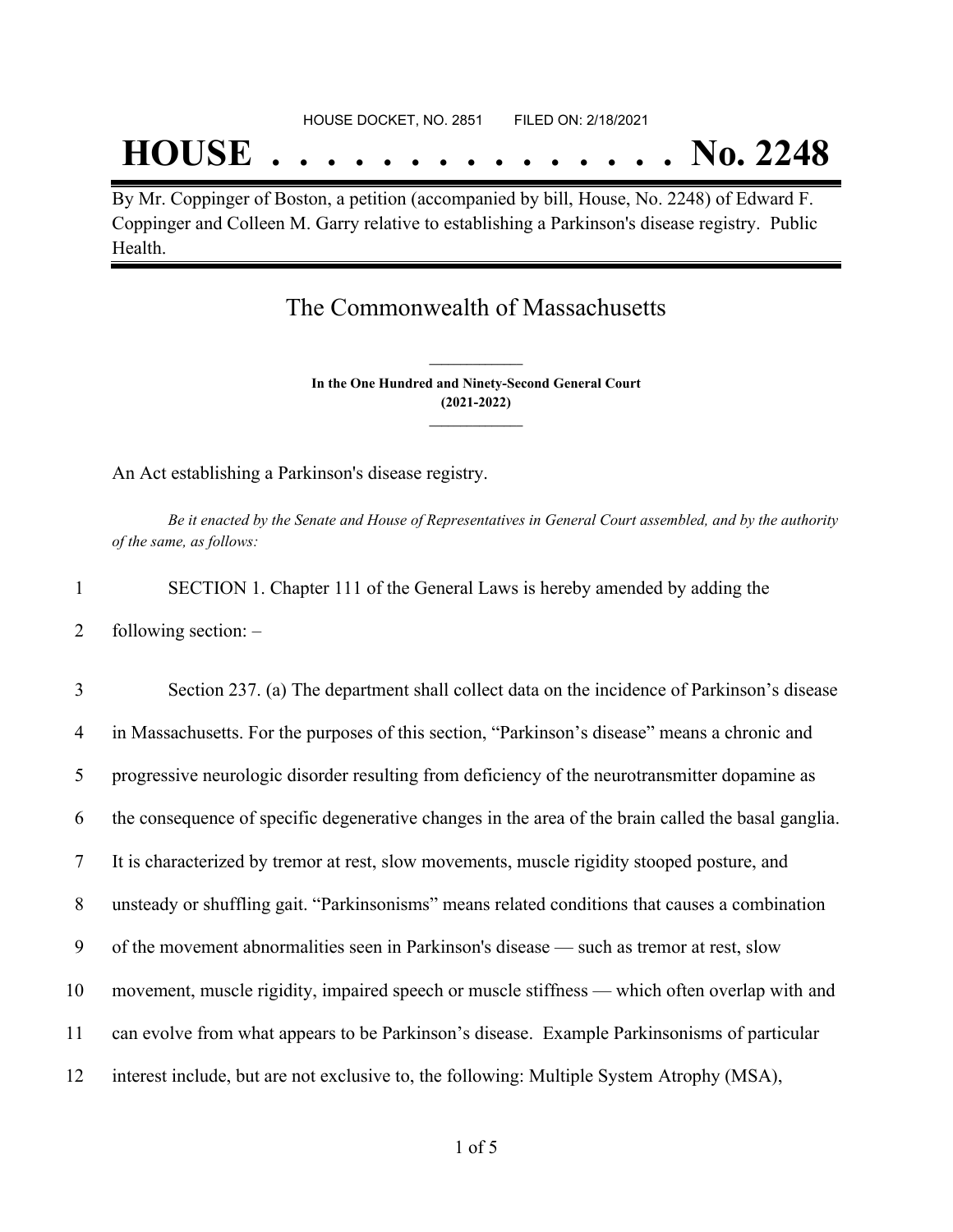Dementia with Lewy Bodies (DLB), Corticobasal Degeneration (CBD), and Progressive Supranuclear Palsy (PSP). The registry and system of collection and dissemination of information shall be under the direction of the commissioner, who may enter into contracts, grants or other agreements as are necessary for the conduct of the program. The department shall establish a Parkinson's Disease Registry Advisory Committee to assist in the development and implementation of the registry; determine what data shall be collected; and generally, advise the department. Membership of the committee must include representation from at least general neurologist, movement disorder specialist, primary care physician, physician informaticists, Parkinson's patients, public health staff, population health researchers familiar with registries, Parkinson's disease researchers and anyone else the department deems necessary. The committee should meet at least bi-annually to assess registry progress and recommend changes.

 (b) All patients diagnosed with Parkinson's disease or related Parkinsonisms, as advised by the Advisory Committee, shall be provided a notice in writing and orally regarding the collection of information and patient data on Parkinson's disease. Patients who do not wish to participate in the collection of data for purposes of research in this registry shall affirmatively opt-out in writing after an opportunity to review the documents and ask questions. No patient shall be forced to participate in this registry.

 (c) The department shall establish a system for the collection and dissemination of information determining the incidence and prevalence of Parkinson's disease and related Parkinsonisms, as advised by the Advisory Committee. The department shall designate Parkinson's disease and related Parkinsonisms as advised by an Advisory Committee as diseases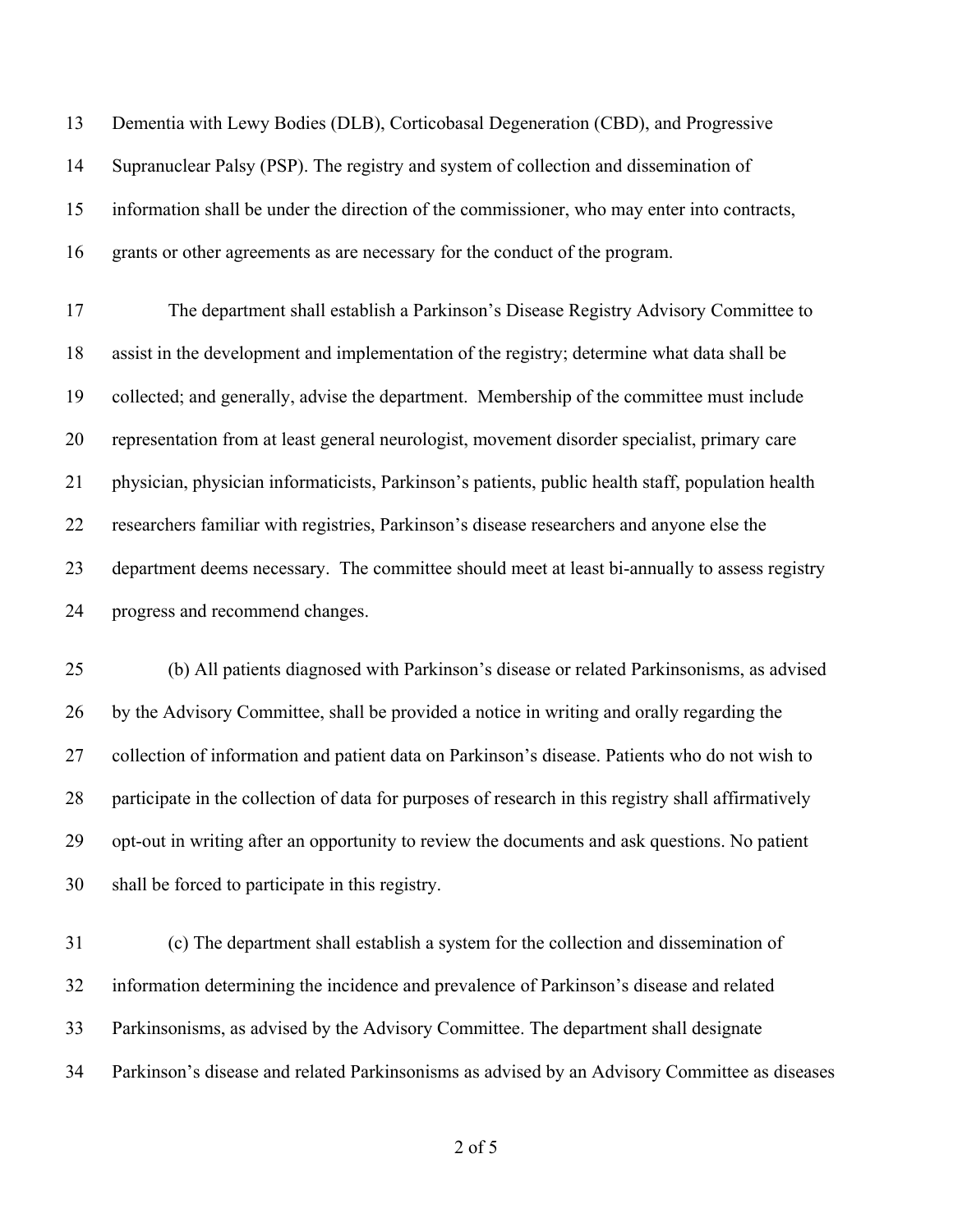required to be reported in the state or any part of the state. All cases of Parkinson's disease diagnosed or treated in Massachusetts shall be reported to the department. However, the mere incidence of a patient with Parkinson's shall be the sole required information for this registry for any patient who chooses not to participate. For the subset of patients who choose not to participate, no further data shall be reported to the registry. The registry shall include information the department deems necessary and appropriate for the statistical identification and planning for treatment and education of health care providers and persons diagnosed with Parkinson's disease and related movement disorders.

 (d) The department shall provide notification of the mandatory reporting of Parkinson's disease and Parkinsonism on its Internet Web site and shall also provide that information to associations representing physicians and hospitals and directly to the board of medicine at least 90 days prior to requiring information be reported.

 (e) A hospital, facility, physician and surgeon or other health care provider diagnosing or providing treatment to Parkinson's disease or Parkinsonism patients shall report each case of Parkinson's disease and Parkinsonisms to the department in a format prescribed by the department.

 (f) Except as otherwise provided in this section, all information collected pursuant to this section shall be confidential. For purposes of this section, this information shall be referred to as confidential information. To ensure privacy, the department shall promulgate a coding system that removes any identifying information about the patient. Patients shall be afforded the option of permitting persons with a valid scientific interest who are engaged in demographic, epidemiological, or other similar studies related to health who meet qualifications as determined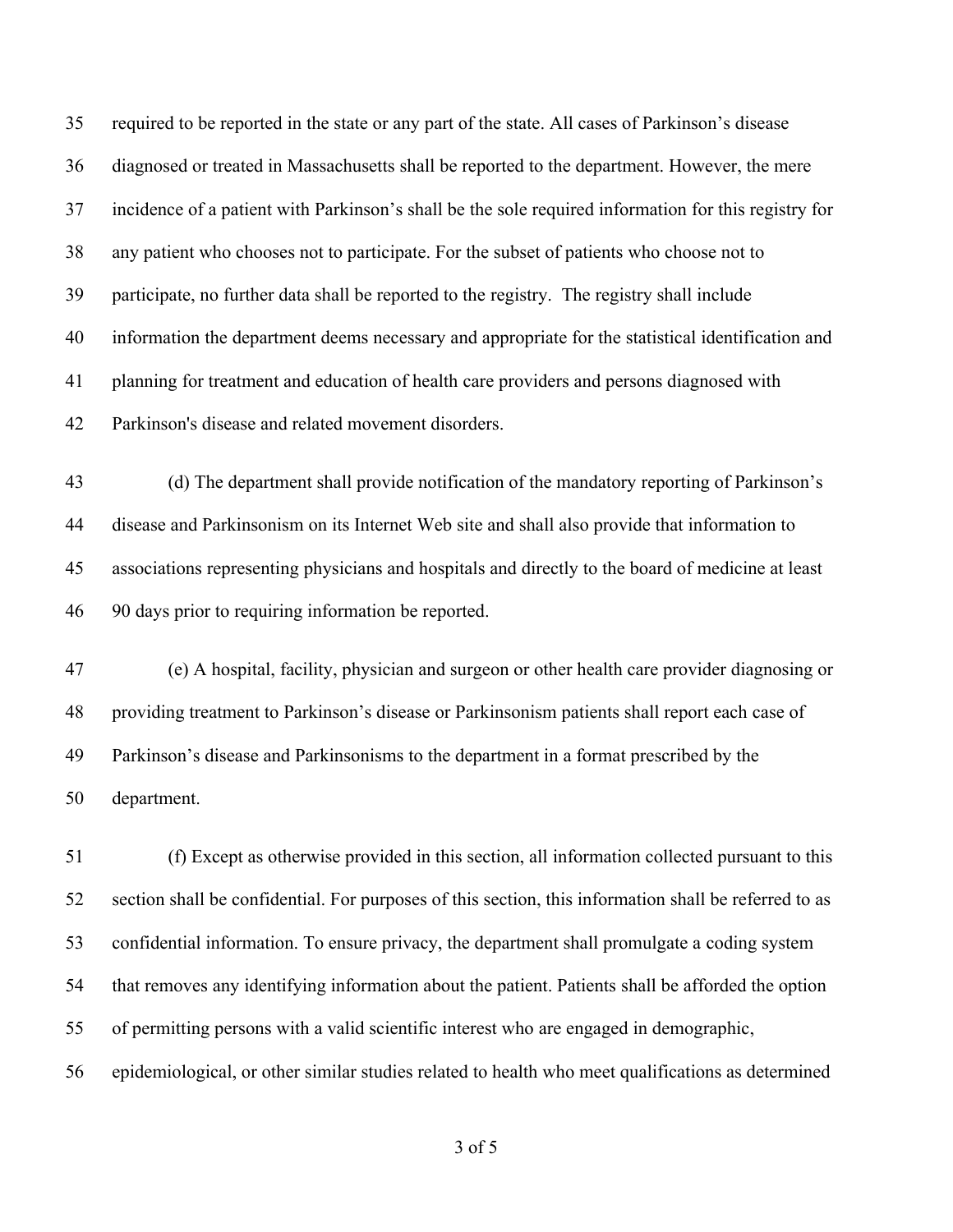by the department, and who agree, in writing, to maintain confidentiality, to access to confidential information collected by the department.

 (g) The department may enter into agreements to furnish data collected in this registry to other states' Parkinson's disease registries, federal Parkinson's disease control agencies, local health officers, or health researchers for the study of Parkinson's disease. Before confidential information is disclosed to those agencies, officers, researchers, or out-of-state registries, the requesting entity shall agree in writing to maintain the confidentiality of the information, and in the case of researchers, shall also do both of the following:

 (1) obtain approval of their committee for the protection of human subjects established in accordance with Part 46 (commencing with Section 46.101) of Title 45 of the Code of Federal Regulations; and

 (2) provide documentation to the department that demonstrates to the department's satisfaction that the entity has established the procedures and ability to maintain the confidentiality of the information.

 (h) Notwithstanding any other law, a disclosure authorized by this section shall include only the information necessary for the stated purpose of the requested disclosure, used for the approved purpose, and not be further disclosed.

 (i) Provided the security of confidentiality has been documented, [t]he furnishing of confidential information to the department or its authorized representative in accordance with this section shall not expose any person, agency or entity furnishing information to liability, and shall not be considered a waiver of any privilege or a violation of a confidential relationship.